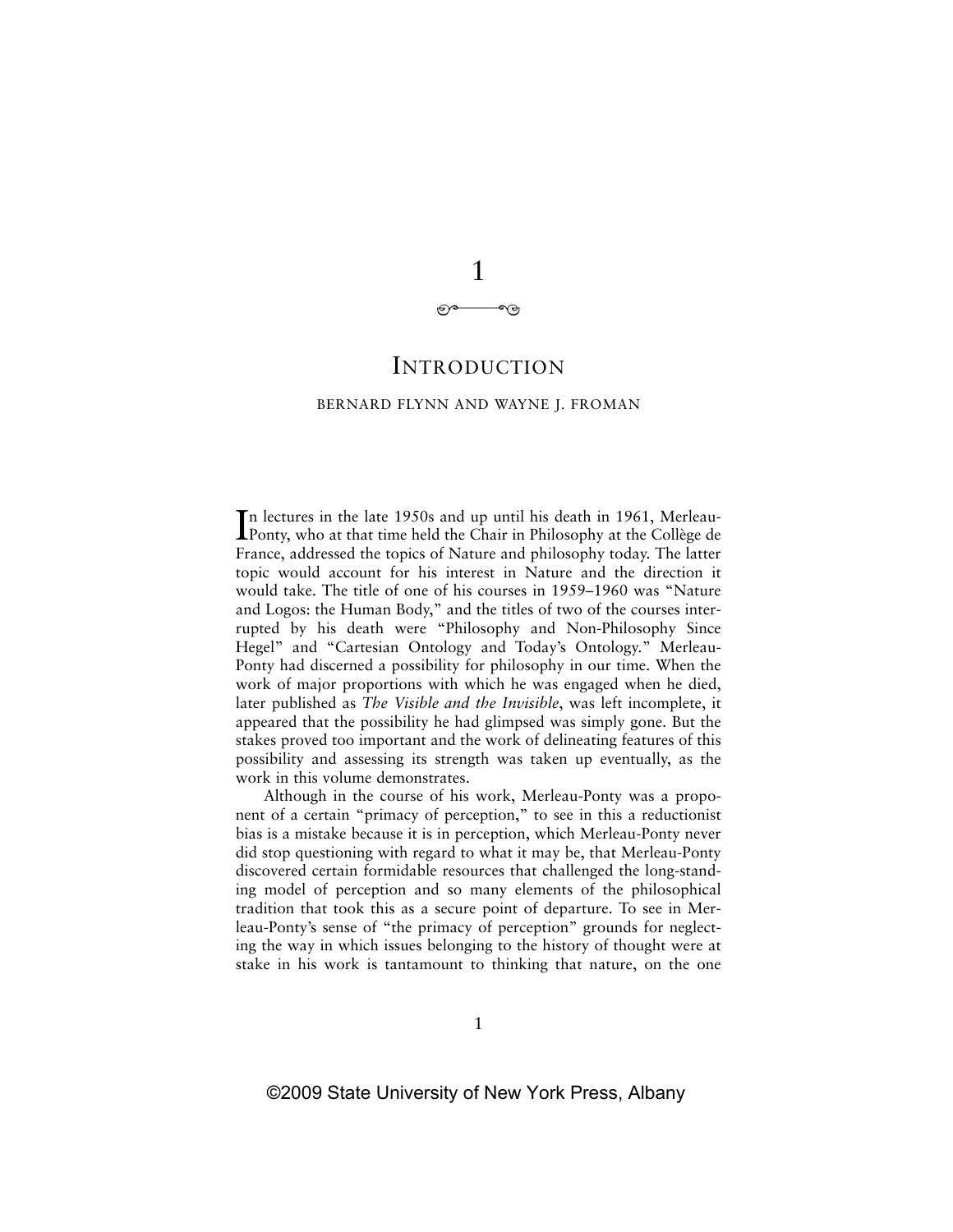hand, and the human world, on the other, are regarded by Merleau-Ponty as mutually exclusive, which is likewise a mistake. Essays in this volume address the import of Merleau-Ponty's thought vis-à-vis Husserl and Heidegger, his phenomenological predecessors, Bergson, a twentieth-century predecessor at the Collège de France, Schelling, a pivotal figure in the history of the previous two centuries, Hume, a precursor figure in the analytic philosophical context, Descartes and the rationalists, major contributions in the opening Greek philosophical period, including the pre-Socratics and Plato, as well as vis-à-vis the more recent philosophical work of Emmanuel Levinas and Jean-Luc Marion, and signal features of major Asian traditions. In the course of this volume, contributors address and assess the import of what Merleau-Ponty says in regard to epistemological issues, ethical issues, ontological issues, the philosophy of logic and language, the philosophy of art, and the philosophy of nature. Specific topics include time, subjectivity, the intersubjective, the bodily, skepticism, the status of nothingness, the relation between seeing and hearing, the relation between spontaneity and receptivity, and the significance of an element that Merleau-Ponty found had no name in any philosophy and that he discussed as *la chair*, the flesh*.*

The volume opens with two essays from Paul Ricoeur. The first, and the earliest essay in the volume, dates from the time of Merleau-Ponty's death in 1961 at the age of fifty-three. The essay still registers the shock and sense of loss that was felt at the time. Ricoeur discusses how Merleau-Ponty's phenomenological description of perception in *Phenomenology of Perception* became "the touchstone of the veritable human condition" and how the philosophical implications drawn by Merleau-Ponty contain "an entire conception of action, and even an entire politics." The politics, at first, would be understood in terms of how "to continue the young Marx, against the old Marx," but eventually, Ricoeur observes, the disagreement in depth with Marxism altogether weighed more heavily, and Merleau-Ponty concluded that "once the communist nostalgia was conjured away, then everything becomes interesting and new again." The estrangement between Merleau-Ponty and Jean-Paul Sartre dates from that point. Ricoeur expresses doubt that Sartre's development, in *The Critique of Dialectical Reason*, of a conception of history in terms of totalization, even if "detotalizing," could have found favor where Merleau-Ponty was concerned.

Features of *Phenomenology of Perception* that Ricoeur emphasizes as particularly admirable include Merleau-Ponty's constant attention to the relation between the human sciences and philosophy, how Merleau-Ponty brought to bear "the magisterial teaching of the founder of phe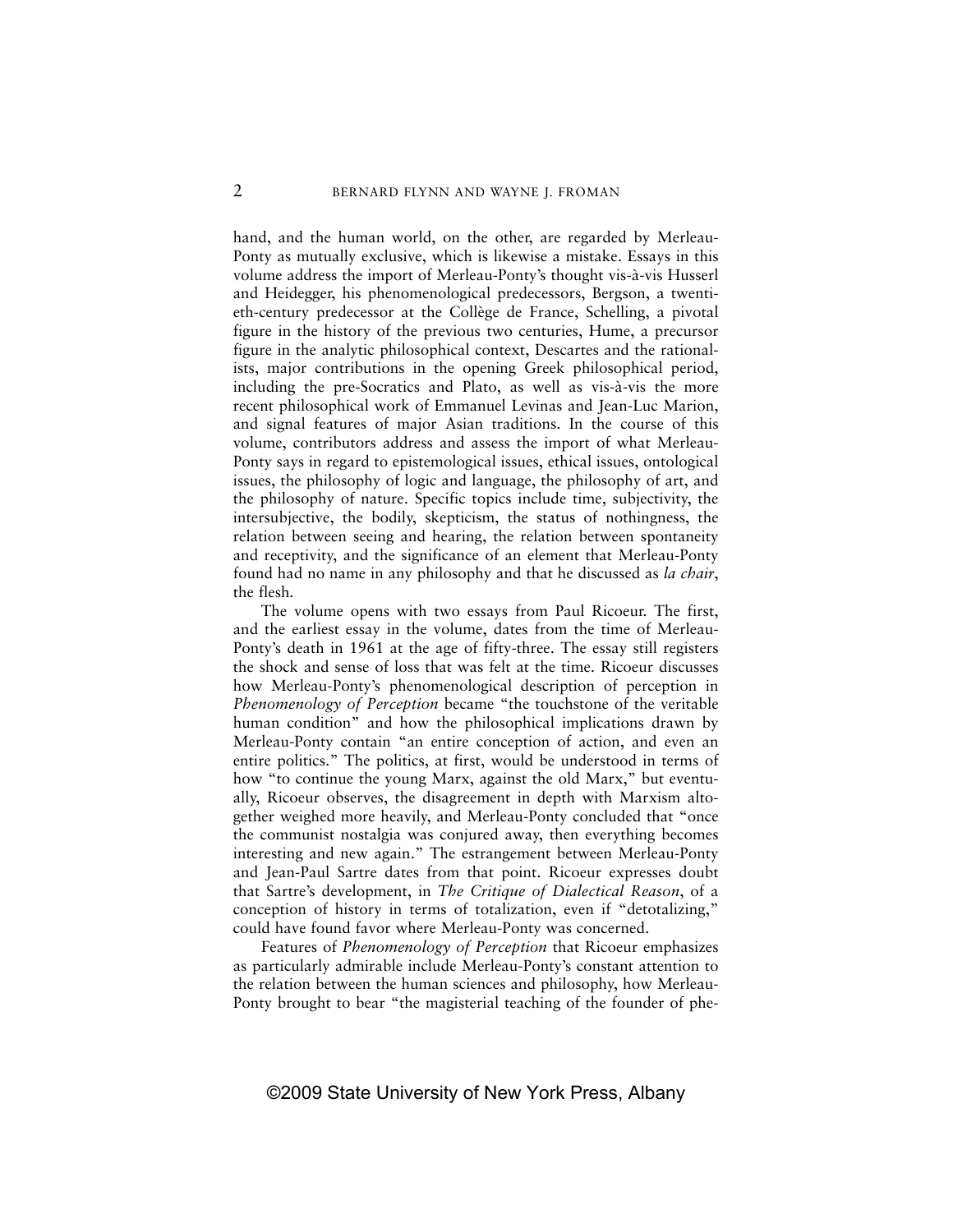nomenology, Edmund Husserl, whose published and unpublished work he knew perfectly," in such a way as "[to continue] the movement on his own account, without regard for orthodoxy," and the way in which Merleau-Ponty installed the theme of one's own body in his own reading of the world and of the human being in the world. Still, when Merleau-Ponty died, the basis for this important work had long been put into question in his thinking. With this, themes concerning nature that had been at the forefront of Merleau-Ponty's first book, *The Structure of Behavior*, would reassert themselves, the question concerning language would become more insistent, and the bearing of Heidegger's philosophy of Being and of speaking would become more significant. At the time of his death, the second landing in Merleau-Ponty's work had not yet emerged from the underlying dynamic of his thought.

Paul Ricoeur's second essay, "Merleau-Ponty: Beyond Husserl and Heidegger," was written eighteen years after Merleau-Ponty's death. Here, Ricoeur finds in the chapter of *Phenomenology of Perception* devoted to temporality, the central chapter in the third and final part of that work, a condensed reading of a give and take between Husserl and Heidegger on this issue that was in fact crucial where the interaction between the two of them was concerned. The opening chapter that precedes this is an analysis of the *Cogito*. The import of this topic would itself seem to affirm a Husserlian allegiance. But the analysis of the inseparable character of the reflexive operation and an "active transcendence" suggests both Husserlian intentionality and Heideggerian beingin-the-world. The appeal here to "sedimentation" and the sense of a "temporal thickness" of the *Cogito* do seem to reinforce a Husserlian allegiance. Yet, Ricoeur points up how what Merleau-Ponty says here concerning the priority of a "tacit *Cogito*" moves in the direction of Heidegger's sense of being-in-the-world. "Tacit *Cogito* and original project of the world are one single and same thing. What is the significance of the oscillation here between Husserl and Heidegger?"

Ricoeur turns to the chapter on temporality for an answer. The language of consciousness and intentionality is retained throughout the analysis. But, in the course of the analysis, a subtle reorientation takes place with the introduction of the question of the passage of time in its totality, a question that leads in the direction of Heidegger's analysis of "temporalization." And then, when Merleau-Ponty says, "[B]ut the present (in the broad sense, with its originary horizons of past and future) still has a privilege because it is the zone where being and consciousness coincide," Ricoeur observes that "one thinks that one hears Husserl again." The question here is whether indeed Heidegger's hermeneutics of care succeeded in supplanting a priority of the present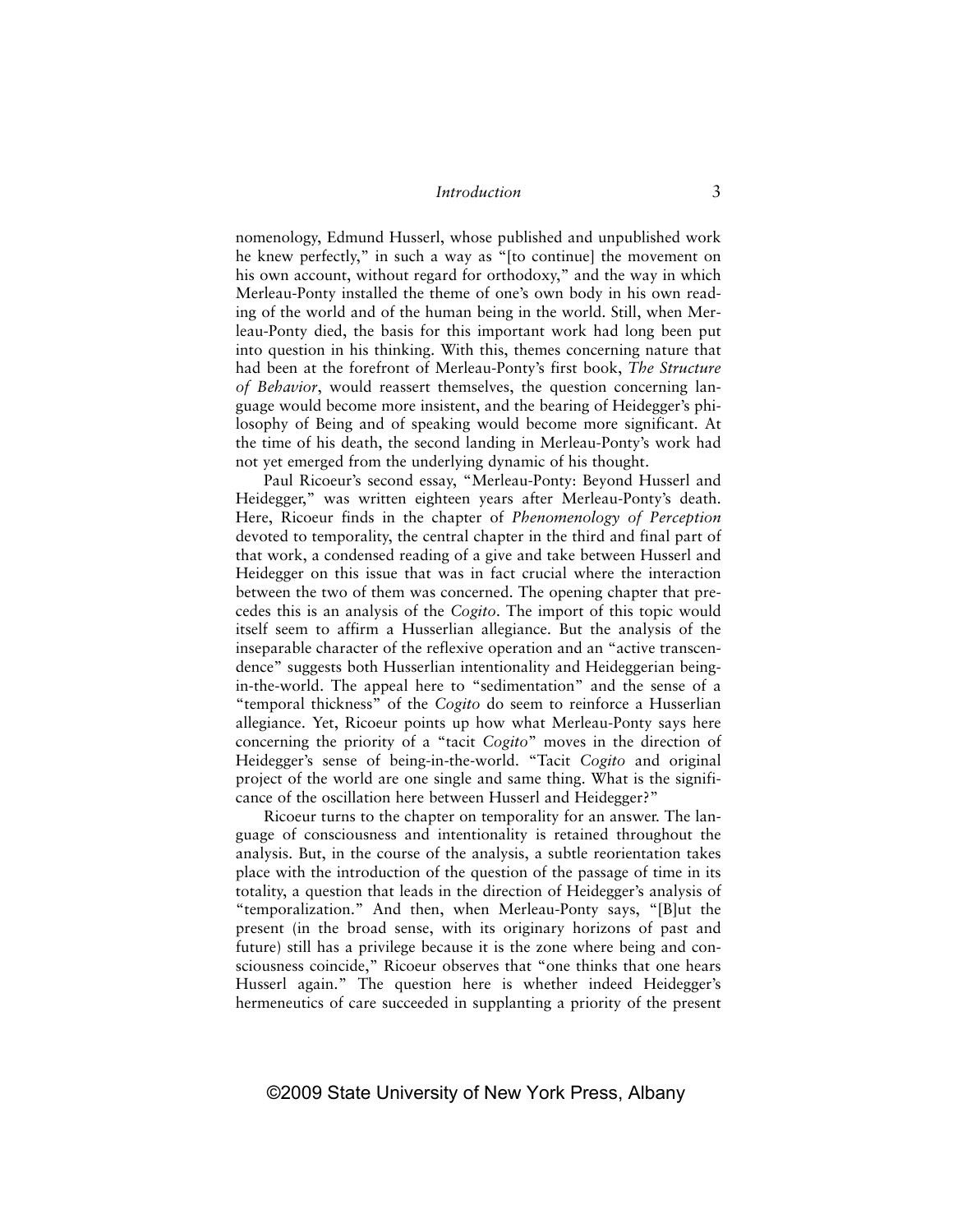with a priority of the future, and to reinforce that question, Ricoeur brings forward Heidegger's own anlaysis, toward the end of the portion of *Being and Time* that was completed and published, of the point where "resolute anticipation" and the revival of received legacies intersect at the moment of repetition. What Merleau-Ponty has discerned, finds Ricoeur, is a "profound relationship between two successive philosophical projects, at a certain period of indecision in each of them." Here, by way of "operative intentionality" and the dynamic of "passive synthesis," Husserl's subjectivism is set on the road to surpassing itself via the phenomenology of time, and Heidegger's analytic of *Dasein*, in *Being and Time*, remains attached to a sense of subjectivity and in so doing demonstrates how that analytic belongs to the *phenomenological* age of ontology. In what Ricoeur calls the "most audacious rapprochement" that Merleau-Ponty attempts, he appeals to Kant's sense of "selfaffectivity" in making the point that "the explosion or the dehiscence of the present toward a future is the archetype of the *relation of self to self* and indicates an interiority or an ipseity." Ricoeur concludes that Merleau-Ponty, in revealing a convergence in depth of Husserl and Heidegger goes beyond both, "[b]ecause, to reveal this convergence is *to institute it*."

In "The Turn of Experience: Merleau-Ponty and Bergson," Renaud Barbaras explores the relationship between the thought of Merleau-Ponty and the philosophy of Bergson. In the process of doing this he reveals an important dimension of Merleau-Ponty's thought, showing that its relationship to Bergson is both complicated and subject to reversal. At the time of the writing of the *Phenomenology of Perception*, Merleau-Ponty makes a sustained critique of Bergson from the perspective of phenomenology. While sympathetic to Bergson's critique of positivism, Merleau-Ponty argues that his critique of spatiality in the name of temporality fails to go to the roots of positivism because it reproduces an opposition between an externality grounded in spatiality and a pure internality that he characterizes as *duration*. In Merleau-Ponty's opinion, Bergson had failed to transcend a realist prejudice because he had not understood "consciousness as intentionality." He conceived of consciousness not as a subject of acts that have the world as their intentional correlate but as a "liquid in which instants and positions melt together." In Bergson's thought, realism and spiritualism do not only coexist but they live off one another.

In Merleau-Ponty's later thought, he characterized phenomenology, at least in its classical form, as a variant of the philosophy of consciousness. Subsequently, he made a strong critique of the philosophy of consciousness and thus one should not be surprised that he reevaluated his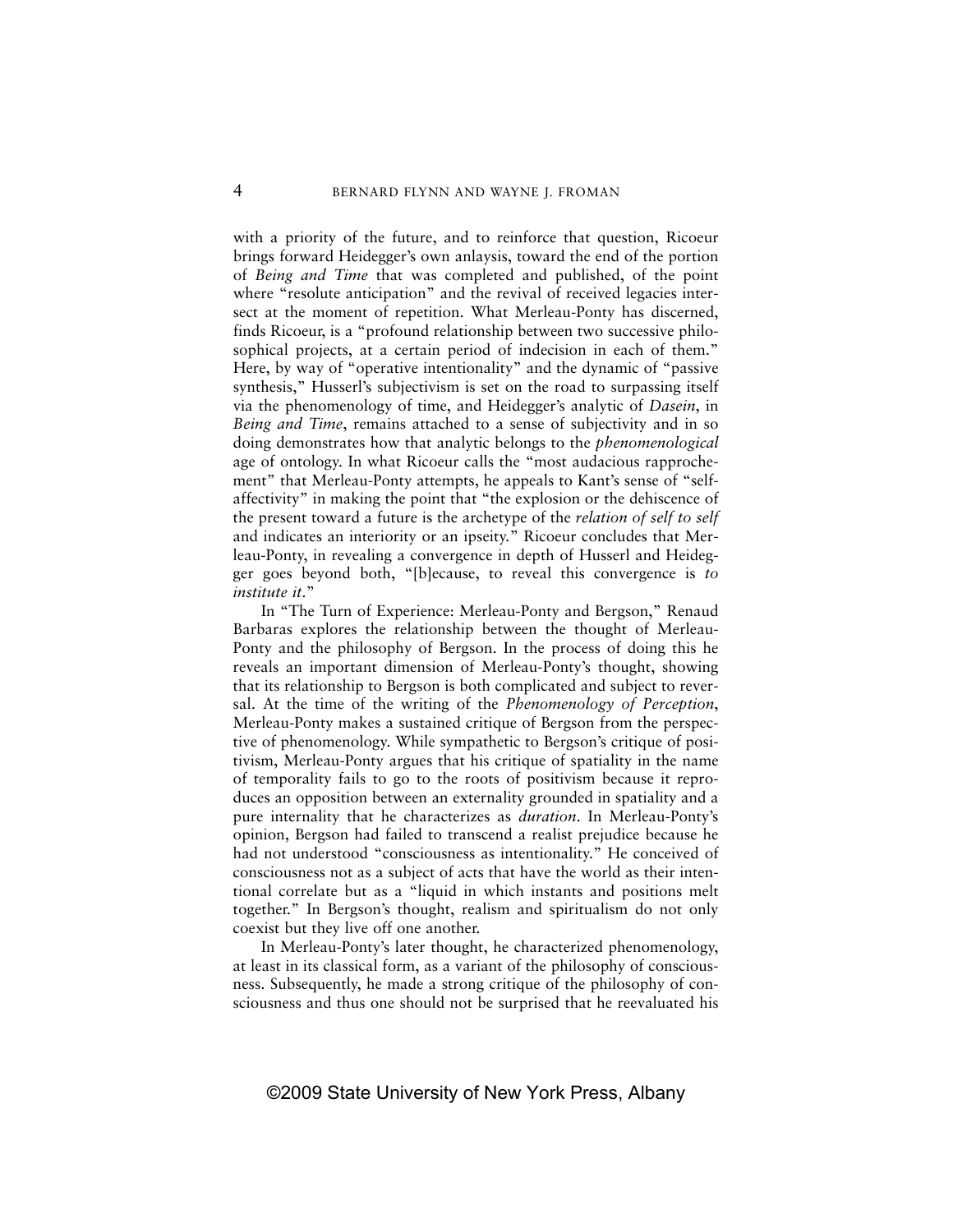relationship to Bergson. In brief, the problem with any philosophy of consciousness is that it will think "being" in the form of an object, thereby viewing positivity as presence. It is as though Merleau-Ponty saw in the philosophy of Sartre the *denouement* of the concept of consciousness conceived of as intentionality, and this critique of Sartre moved him in the direction of Bergson's critique of negativity. Barbaras cites Bergson to the effect that metaphysics arrives at Being only by starting from, by passing through, Nothingness. Being is defined as that which resists Nothingness. Arriving at a similar position, Merleau-Ponty refers to this way of thinking as a "philosophy of something." Nonetheless, in *The Visible and the Invisible* he makes a critique of a philosophy that would escape negativism by a fusion with Being. This could appear to be a critique of Bergson's notion of intuition. However, Barbaras shows that this need not be the case, since Bergson's conception of a "partial fusion" can be read, and was read by Merleau-Ponty, as adumbrating a conception of Being that does not simply refuse Nothingness but integrates it into itself in the form of a necessary distance, an irreducible concealment.

In "Community, Society, and History in the Later Merleau-Ponty," Marc Richir carefully explicates some extremely enigmatic ideas concerning history and society found in the Working Notes of *The Visible and the Invisible*. Evoking the sense of "the experience of the other" in the work of Merleau-Ponty and Husserl, he considers the question of the communalization of our intentional life, in the Husserlian sense of "transcendental subjectivity is transcendental intrasubjectivity" and correlatively, in Merleau-Ponty's sense of the "worldliness of the mind" in the sedimentation of meaning in the visible. Richir cites a working note of 1959, "In the visible there is never anything but the ruins of spirit," ruins in the sense of the ruins of the Roman Forum, the traces of what was once instituting. The field of sedimentated meaning constitutes the articulation of our field of experience, and these sedimentations are essentially communal and unconscious. Merleau-Ponty writes, "intrasubjectivity is very much beyond lived experience," we are always already in an articulated field of meaning. Condemned to meaning, it is the elementary tissue of "the flesh of history" which gathers the community and holds it together.

Richir directs his attention to the notion of a phenomenological community as an incarnated community. In his reflection on the tissue of intrasubjective meaning, he presents some critical comments on Merleau-Ponty. For Merleau-Ponty, originating language breaks the silence of the world and is thus the act of a savage mind. "Savage mind is the mind of the incarnated phenomenological community." Richir's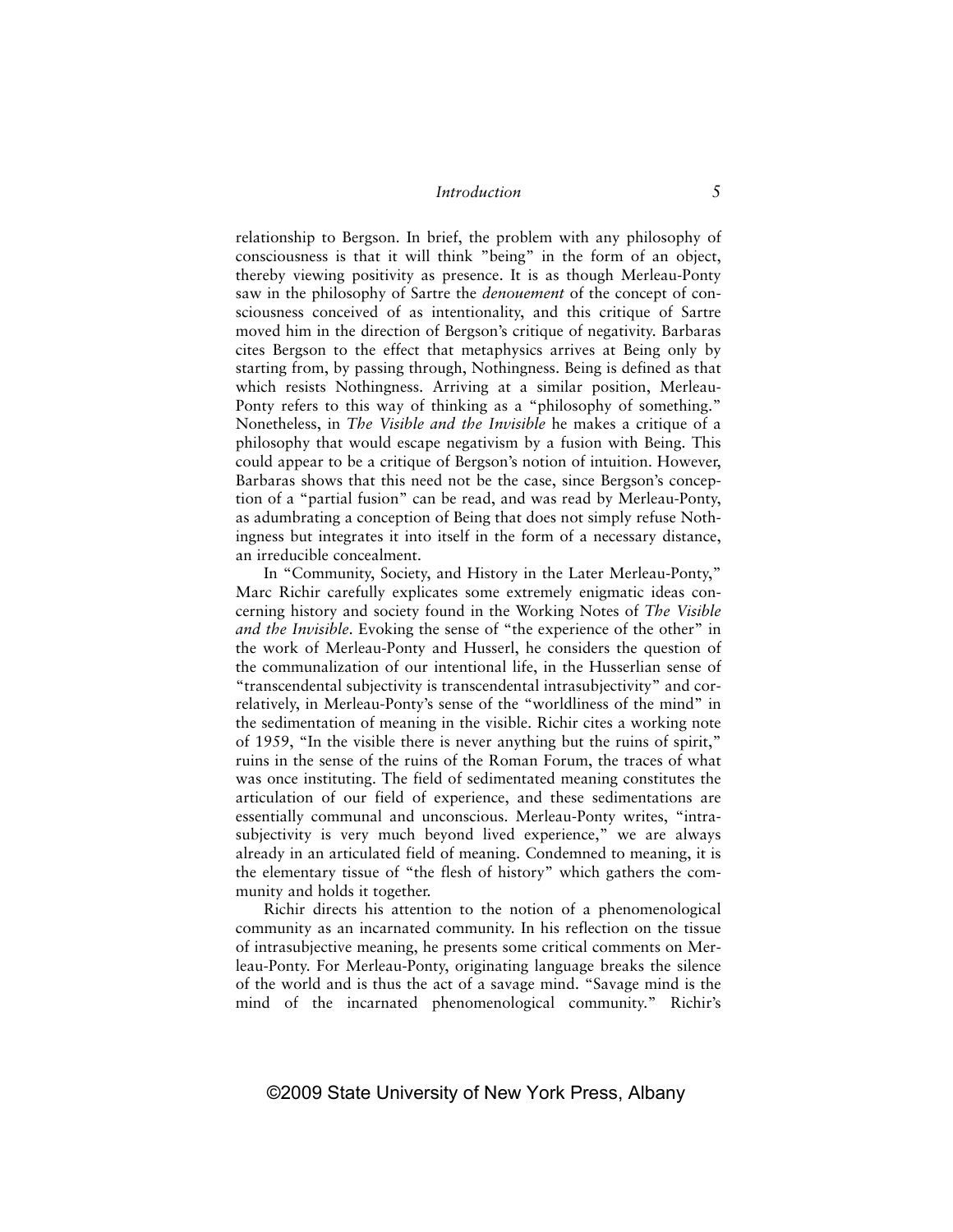contention is that Merleau-Ponty does not give a satisfactory explanation of the relationship between what Richir calls the "phenomenological symbolic" and the "conventionally instituted symbolic." Richir writes, "[T]hat which goes without saying in its self-evident givenness precedes always from the symbolic institution. And it is only in that which does not go without saying (that which is not self-evident) that the savage mind [and the phenomenological symbolic] puts itself into play again." The savage mind is radically heterogeneous from what is conventionally instituted symbolically. Richir ends by sketching out what a more adequate interpretation of the phenomenological symbolic would look like.

In "Tracework: Experience and Description in the Moral Phenomenology of Merleau-Ponty and Levinas," David Michael Kleinberg-Levin attempts to show that in Merleau-Ponty's reflection development, one on the prepersonal subject of perception, there is implicitly a possible theory of moral that would bring Merleau-Ponty's thought into line with the moral philosophy of Levinas. According to Kleinberg-Levin, Levinas claims that man, at the deepest level of experience, is not fundamentally egotist and that there is a relationship with the other in the form of an intercorporality which could be viewed as subtending, or developmentally protending, the type of ethics elaborated in *Totality and Infinity* and *Otherwise Than Being*, that is, an ethics of the presence of the other. What Kleinberg-Levin attempts to show is that both Levinas and Merleau-Ponty were engaged in a "trace work," a return to the primordial body of experience. They both wished to express, in the language of phenomenology, the articulation of an original assignment of motivations that make possible a stage of moral development beyond that of the "logical subject." Kleinberg-Levin discovers structural similarities in the works of Merleau-Ponty and Levinas, similarities which he contends have not been seen before.

Bernard Flynn's chapter, "Merleau-Ponty and the Philosophical Position of Skepticism," is engendered by an early remark in *The Visible and the Invisible* that concerns Merleau-Ponty's notion of a *pre* or *non*cognitive relation to Being. His reflections begin with both a presentation and a refutation of Pyrrhonian skepticism, showing that it contains unproblematized presuppositions, for example, a representational conception of consciousness and a conception of "truth in itself." He argues that rather than abandoning the notion of skepticism, one must reformulate the skeptical arguments. He questions *why* there has been, and still is, a continued fascination with skeptical arguments. It would seem there must be something in our experience that offers a basis for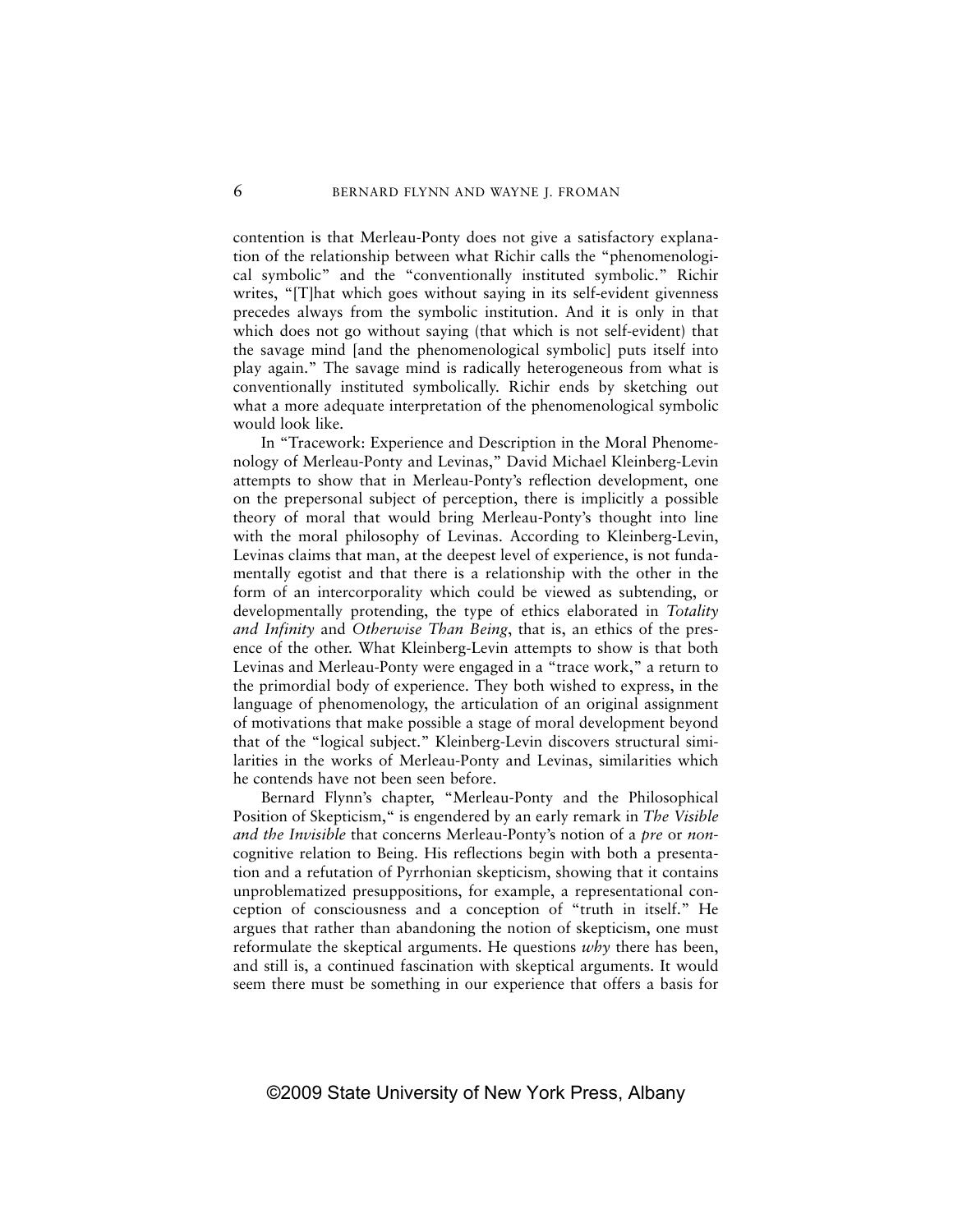## *Introduction* 7

this way of thinking, namely, that we believe both that our perceptions present the world as it is and that they are, in some respects, formed by my own body. When these two dimensions of experience are reflected upon, they become contradictory and give rise to skepticism. Flynn evokes Hume as a philosopher who has both elaborated the skeptical position in great detail and who has shown that this position is unoccupiable. Intelligibly compelling as skepticism may be, we are psychologically constituted in such a way that we cannot believe it.

Kant, who was awakened from his "dogmatic slumber" by Hume, elaborates his system of transcendental philosophy against him. Notwithstanding his great respect for Hume, Husserl gives birth to phenomenology by elaborating arguments against psychologistic positions that have Hume as their ultimate source. He does so through his conceptions of the phenomenological and the eidetic reductions. Merleau-Ponty makes a critique of the movement of analytic reflection by which transcendental philosophy is established. He criticizes the possibility of a completed phenomenological reduction and also the "process of free variation" through which the eidetic reduction is established. Having rejected all the arguments brought to bear against skepticism, how does Merleau-Ponty stand in relationship to it? Flynn suggests a certain convergence between an aspect of Hume's philosophy as a "philosophy of belief" and Merleau-Ponty's conception of "perceptual faith" as our noncognitive insertion into the *there is* of Being.

Robert Vallier's chapter, "The Elemental Flesh: Nature, Life, and Difference in Merleau-Ponty and Plato's *Timaeus*," is fueled by two lines from *The Visible and the Invisible* that return us to the Greek context: "Nature is the Flesh, the mother," and, "The Flesh is an element of being." Merleau-Ponty claims that he is using the word *element* in the ancient Greek sense of Earth, Fire, Air, and Water; he does not elaborate any further on this ancient sense of element, but Vallier does. By intertwining aspects of Merleau-Ponty's late work with a reading of Plato's *Timaeus*, he creates a highly imaginative intertext. This is justified by the contention that a meditation on the notion of the element in the *Timaeus* can help to clarify the meaning that this notion has in the work of Merleau-Ponty. After an insightful rehearsal of the basic structures of the *Timaeus,* Vallier arrives at the idea that the elements are effected by an "event cause," and are thus implicated in a circle of "'self-othering,' a negative movement of self-differentiation, such that they can never be 'this' or 'that' but only 'suchlike.'" He refutes the contentions made by some hasty readers of Merleau-Ponty who claim that the flesh functions as a sort of metaphysical foundation in Merleau-Ponty's work, arguing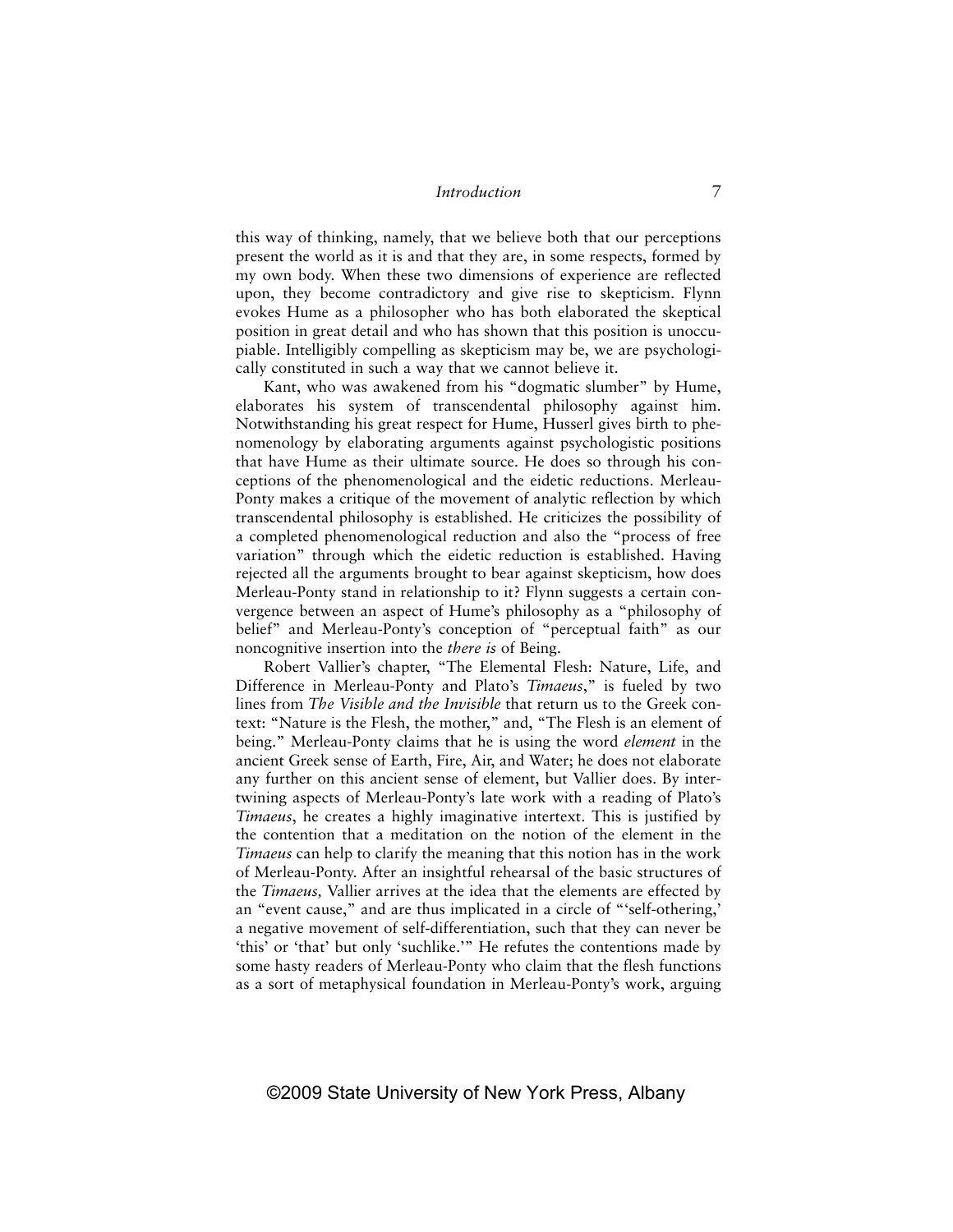that the flesh is not an "elementary substrate." On the contrary, the flesh is *elementality* and it never appears as such. Through its movement of self-differentiation, things come to show themselves. Vallier offers some striking connections between the thought of the Earth in the *Timaeus* and the Earth in the late work of Husserl.

Wayne Froman's contribution, entitled "The Blind Spot," relates the "irreducible concealment," which was addressed earlier in Renaud Barbaras's comparison of Merleau-Ponty and Bergson, to Schelling's *Naturphilosophie*, which was continually in the background of Robert Vallier's essay. In the experiences of the touching/ touched and the seeing/seen, there is always a moment of noncoincidence in which "the hand that is touching" is not really touching an object in the same way as "the hand touching it." There is a certain "blind spot" whereby what is interior and what is exterior constantly circle around one another. Froman cites Deleuze's claim that Merleau-Ponty shows us the possibility of a horizontal relation between seeing/seen and also creates the possibility of the derived relationship between the exterior and the interior. Deleuze writes, "It is even this twisting which defines 'Flesh', beyond the body proper and its objects." It is this blind spot that anchors "the point of view" in "a being always already there," preconstituted or not completely constituted. Following Merleau-Ponty, Froman connects the blind spot with what Schelling called the "barbarous source," a generality or communality that lies "between the inert essence, or *quidditas*, and the individual located at a point in space and time." The blind spot is the Flesh considered from the point of view of cognition.

Froman seeks to explicate the ontological dimensions of this idea, which on an epistemological level prevents "perspectivism" from spinning off into a vertiginous skepticism (recalling Bernard Flynn's essay), or employing Wittgenstein's metaphor, "a thought which cannot move because it cannot get traction." Merleau-Ponty connects this "barbarous source" to the Stoic idea of a brute unity through which the universe "holds." Developing this idea further, Froman evokes the Heideggerian idea of *physis* and Husserl's conception of an original opinion (*Urglaube* or *Urdoxa)* that is prior to any attitude or point of view. *Urdoxa*, or perceptual faith, does not give us a representation of the world but rather the world itself, and to question this would be a kind of madness that asks questions such as: "Where is the world? Am I alone? Am I the only one to be me?" Froman ends his article by forging a connection between these "philosophemes" and Heidegger's conception of Fate.

In "Proximity and Distance: With Regard to Heidegger in the Later Merleau-Ponty," Michel Haar addresses the relation between Merleau-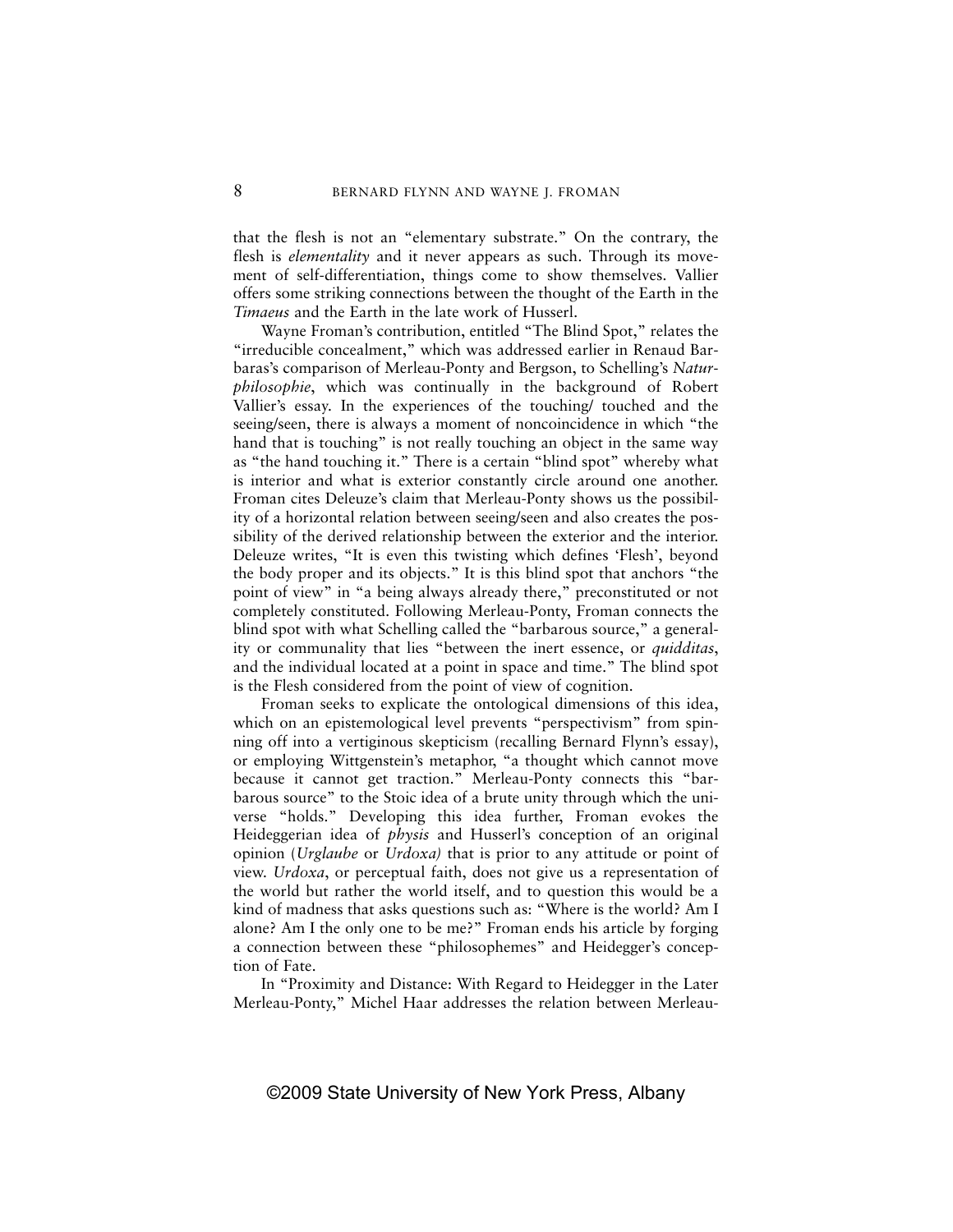## *Introduction* 9

Ponty's thought and Heidegger's. Haar contends that Heidegger's thought served in fact as an inspiration, if not a model, for Merleau-Ponty in *Phenomenology of Perception* in regard to the emphasis on the irreducibility of world where phenomenological reduction is concerned and in regard, moreover, to *Phenomenology of Perception*'s challenge to subjectivity. But instead of making the role of Heidegger's thought explicit, Merleau-Ponty associated *Phenomenology of Perception* more closely with Husserl's work, probably by virtue of the crucial role that the world as perceived plays in Husserl's thought. Haar suggests as a reason that Merleau-Ponty did not make the bearing of Heidegger's thought on *Phenomenology of Perception* explicit is that Merleau-Ponty positioned Heidegger's thought next to Sartre's in regard to a heroic assertion to overcome the world in its facticity. The motif that makes it possible eventually for Merleau-Ponty to appeal explicitly to Heidegger's thinking of Being, and in so doing to carry out a "turn " in his thought that is comparable to the "turn" in Heidegger's thought, is how for Heidegger, with the dispossession of "man's properties or faculties," they are "transferred to Being," signaled, in particular, by Heidegger's dictum, in his later efforts to think the question concerning language from the question concerning Being, to the effect that it is not we who have language, but rather language that has us. But Haar finds that the result, where Merleau-Ponty is concerned, amounts to a "quasi-naturalism" and an "abstraction" from what Heidegger means by the "*there is*," the "*il y a*," the "*es gibt*." Haar makes the point that while for Heidegger, what is found at the point where we reach the "there is" has no single name, and accordingly, time, first of all, and then world, truth, history, and language are only "prenames" of Being, for Merleau-Ponty, by contrast, the name for what is found there is "*la chair*," "*the flesh*," and what this signals is Merleau-Ponty's "quasi-naturalism." Haar suggests that this amounts to a relapse into a metaphysical thinking of nature and of life such as we find in the post-Kantian metaphysical works of Schopenhauer, Schelling, and Bergson.

Haar takes aim at Merleau-Ponty's qualifications with regard to the phrase "flesh of the world," which Merleau-Ponty employs only to add that the world is not "flesh" in the same sense in which my body is. Resultant equivocations that Haar delineates here only highlight a hesitation resulting from resistance to a thoroughgoing naturalism, which in fact, although inadequate, is the only means, Haar finds, that Merleau-Ponty has available to follow Heidegger in regard to the "properties and faculties" that are "transferred to Being." With regard to Merleau-Ponty's specification of a "dehiscence" characteristic of the flesh and pivotal to a chiasm of flesh and world, Haar writes: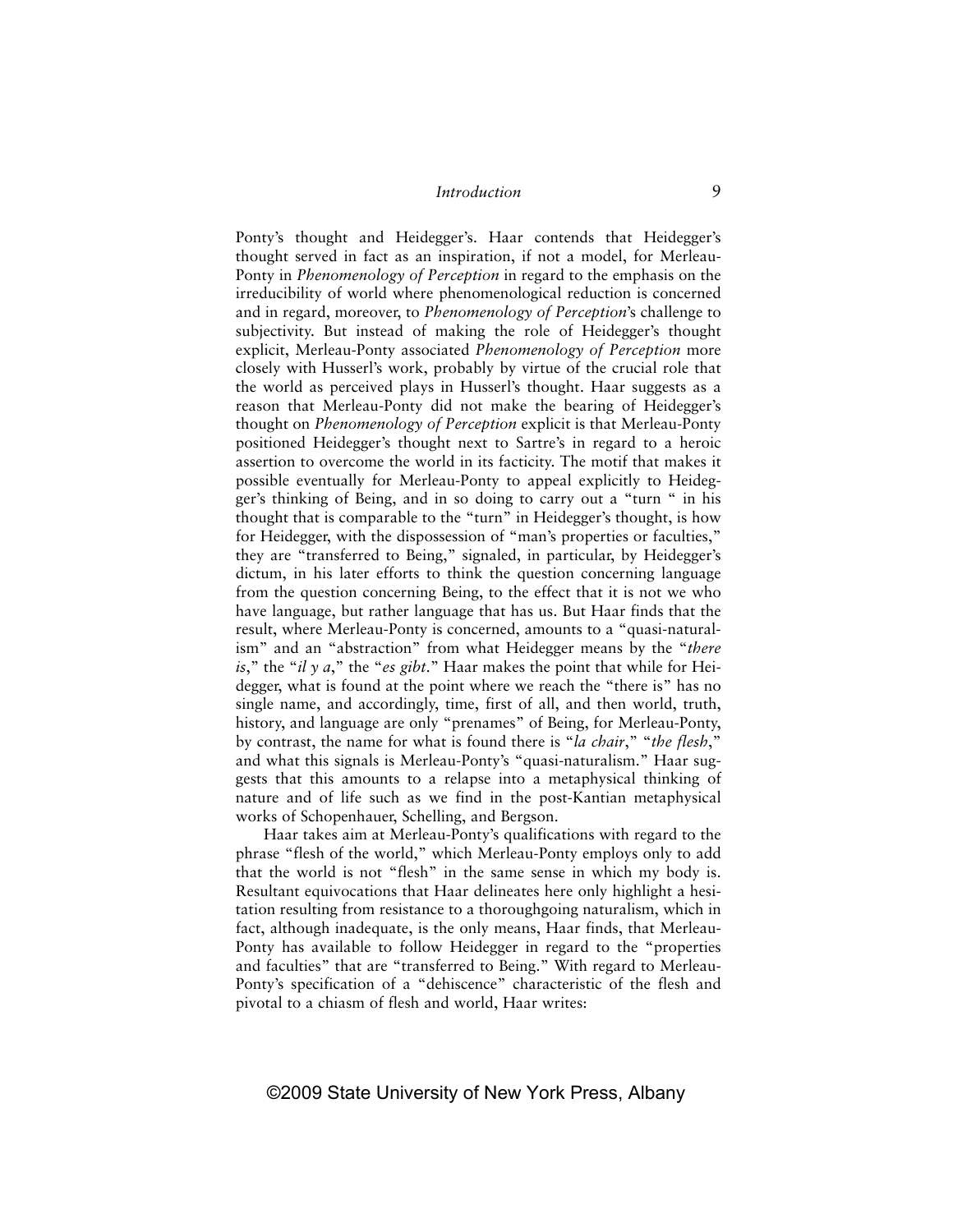The Heideggerian model of the dispossession of man is not applicable to the philosophy of the flesh, for the latter—which, not without analogy with Being, oscillates between the thickness of the element and the differential finesse of "dehiscence"—would not have an initiative, not produce a "destinal sending," that of which it is by the way necessarily incapable because of non-historicality. Man can respond to being thrown because he is historical but how can he respond to the flesh that has no age, and that englobes him?

To any "jointure," or any "identitity" between the "always historical and languagely *world*," and "ageless *life*," Haar counterposes "the prudent Heideggerian limitation of the 'clearing' of Being as this is separated from the 'black of the forest.'" Further, Haar concludes that what Merleau-Ponty says of the flesh closes off another difficulty, and that, for Haar, is how Merleau-Ponty's thought is totally lacking in regard to any principle of conflictuality or strife that would be needed in order to reach Heidegger's radical sense of strife in the intimate relation of earth and world. Ultimately, what is announced by Merleau-Ponty's "abstraction" from Heidegger's sense of the "there is" is what Merleau-Ponty makes of negativity, of nothingness, and Haar assesses this as the "most benign and least redoubtable figure of nothingness in the history of philosophy." In effect, Haar's essay is opposed to the argument that the dispossession of the elements of subjectivity is more radical in Merleau-Ponty's thought than in Heidegger's, and it also denies the association that Wayne Froman draws between the two based on the affinity of Heidegger as well as Merleau-Ponty's thought to Schelling's thought.

In "Chiasm, Flesh, Figuration: Toward a Non-positive Ontology," Véronique Fóti brings forward a movement in Merleau-Ponty's later thought toward an ontology that is "non-positive," and Fóti does so by turning our attention to the role that art, in particular painting, plays for that thought. Her chapter is the first of three that address the import of Merleau-Ponty's interrogation of painting. Tracing the intricacies of Merleau-Ponty's descriptions of the latencies of the flesh and its chiasmatic dynamics, Fóti leads us to the heart of the mirror-play of the carnal and the world. These latencies recall both Leibnizian and Spinozistic motifs and yet, for Merleau-Ponty, what we find here is not to be understood in substantialist terms. Phenomenology does not take Merleau-Ponty to a "pristine positivity," nor to a nothingness understood as its counterpart. Fóti cites Marc Richir in "Le sensible dans le rève," where Richir writes that "Merleau-Ponty better than many others understood that phenomenology has to do with the fundamental non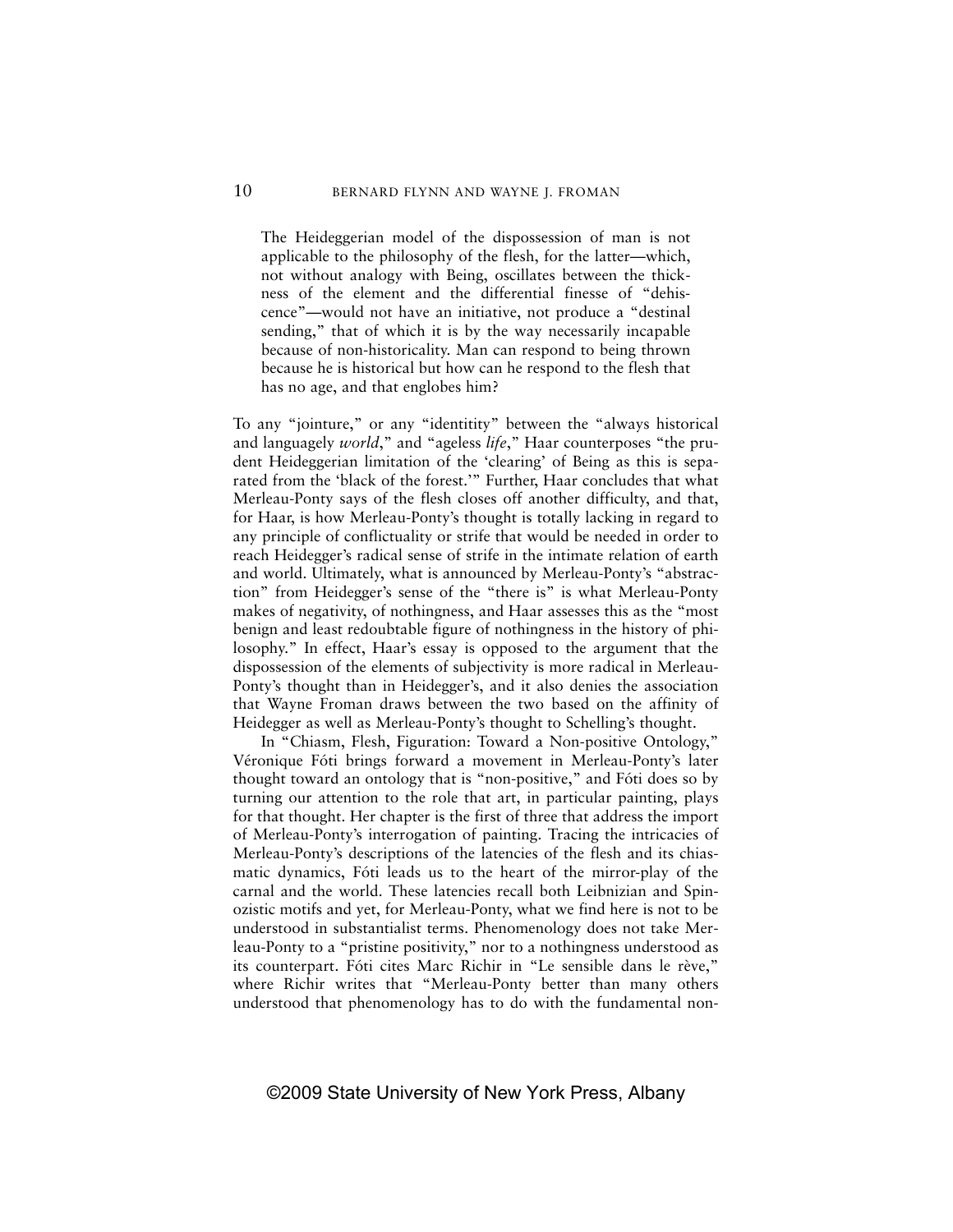positivity of all that is, of all that is practiced and of all that can be thought." (Barbaras and Robert, *Notes de Cours* 1959, 239–54). Phenomenology leads Merleau-Ponty to sedimented layers deposited by chiasmatic dynamics and ultimately to a "nucleus of absence," as Merleau-Ponty puts this in a *Working Note* for *The Visible and the Invisible*, in what Fóti specifies as one of Merleau-Ponty's most succinct and daring formulations:

The invisible is here without being object; it is pure transcendence without an ontic mask. And the "visibles" themselves, they are, in the last analysis, likewise only centered upon a nucleus of absence—(*VI*, 282f; 229)

The "dehiscence" of the flesh, its "bursting forth" (éclatement), Fóti notes, works a "dispossession," and this work must be taken up by philosophy.

The *punctum caecum*, the "blind spot" of visibility (that pertains to a theme discussed by Wayne Froman in this volume), which is emblematic for Merleau-Ponty of sensibility as such, and which in fact makes for the possibility of vision, ordinarily gets obscured by vision in so far as vision prefers the object to Being. The painter, by contrast, refuses both this transcendental illusion as well as the intellectualist illusion according to which vision is, to begin with, derivative from, or mediated by, thought, and by means of figuration the painter brings forth a visible of the second power, an icon, which responds to that which "senses itself" in her or in him. This icon itself may or may not be figurative. It marks, in Heidegger's language, an *Unverbogenheit der Verborgenheit* (unconcealment of concealment), "an originary presentation of what is incapable of originary presentation." The artistic figuration described closely here by Fóti can, Merleau-Ponty found, guide philosophy, and first of all, phenomenology, to the essential unthought of Husserl's late work.

Jenny Slatman's "Phenomenology of the Icon" approaches Merleau-Ponty's aesthetics not merely as a branch of his philosophy, but more importantly as revealing an essential dimension of his thought. She begins by making a distinction between the three terms *idea*, *icon*, and *idol*. The notion of an idea is the traditional conception of a second domain of positivity, an invisible world behind or above the visible one. In the notion of the icon, the essence is revealed not behind but within the visible. Slatman cites Merleau-Ponty's "Eye and Mind" where he argues that in the painting there appears "a visibility to the second power, a carnal essence or icon of the first," along the lines of what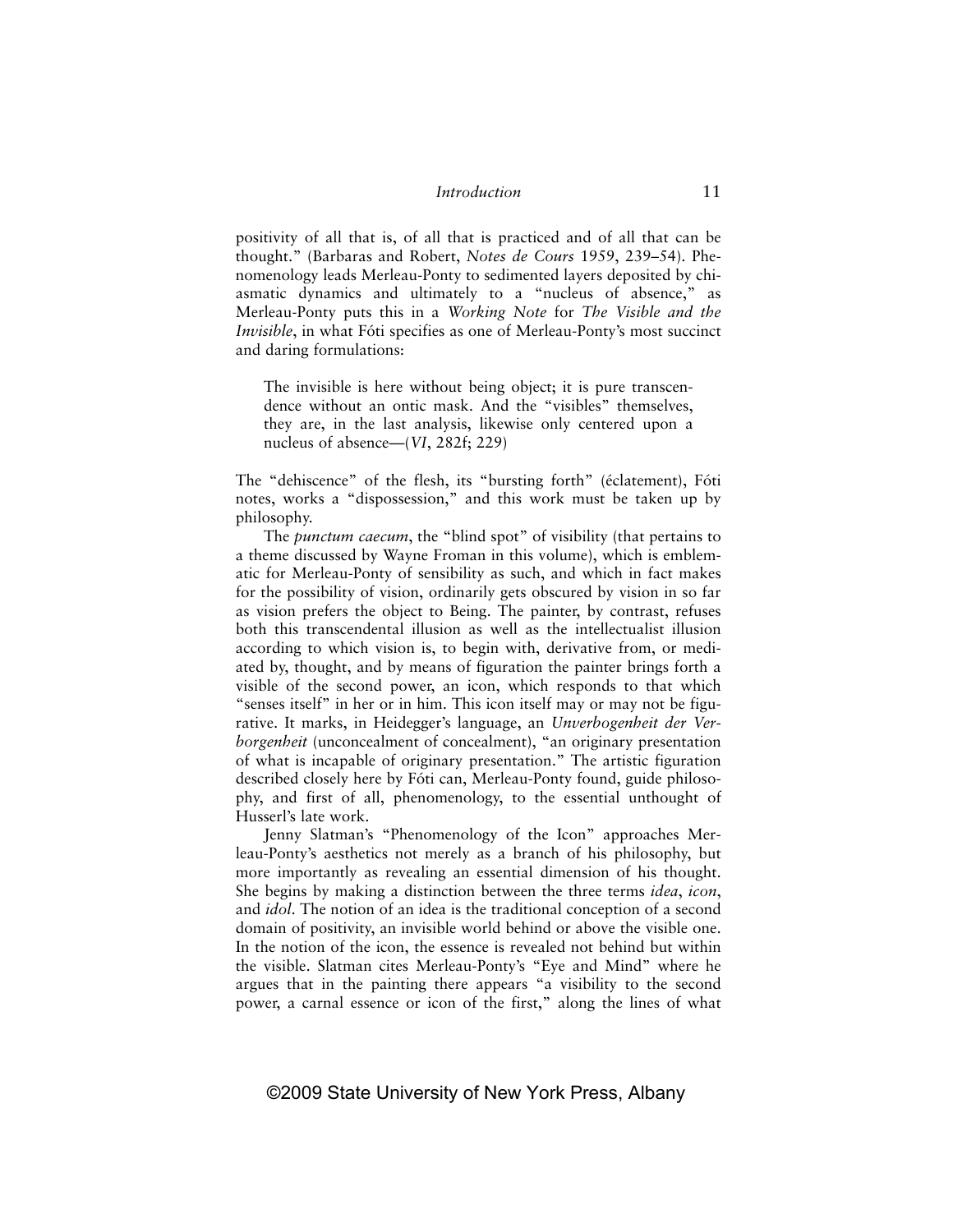Merleau-Ponty will say of the invisible of the visible. Drawing from Jean-Luc Marion's work, she makes a distinction between the icon and the image. The icon contains within itself a relationship with the invisible and also the reversibility of the visible and the invisible, whereas the idol intends only the visible. The idol has as its correlate a subject conceived within the Cartesian tradition, while the icon is given to a vision and is itself part of the visible. Her explication of the ontology of Merleau-Ponty through a reading of his aesthetics is fueled by the description and consideration of a number of works of art, some of which were dealt with by Merleau-Ponty and others not. Slatman concludes her article by reflecting on Merleau-Ponty's conception of expression and institution in both painting and language, asking what would, or could, it mean for the type of linguistic practice of philosophy itself, suggesting that we reconsider our conception of the relationship between metaphorical and nonmetaphorical language.

In the third chapter to address the import of painting in Merleau-Ponty's thought, "On the 'Fundamental of Painting': Chinese Counterpoint," Jacques Taminiaux takes his point of departure from an exhibition of paintings by the twentieth-century Chinese painter Zhu Qizhan (born in 1892) organized by the British Museum in 1995. Zhu Qizhan's work represents a "transcultural possibility" that contrasts with both the reduction to a lowest common denominator and the subjugation of one tradition to the other. Taminiaux responds with insights gleaned from Merleau-Ponty's interrogation of painting, insights that Taminiaux finds conducive for this "transcultural possibility." Painting in the West, beginning with Cézanne, exhibits a certain "fundamental of painting" more explicitly than did earlier painting in this tradition. No longer governed by the early Byzantine sense of painting that accords with the long-standing Christian Platonic tradition and where painting is to convey us to a heavenly world beyond the image of the world in which we find ourselves (a point that recalls Jenny Slatman's discussion of Merleau-Ponty's understanding of the "iconicity" of painting and how it differs from what Jean-Luc Marion says concerning "iconicity"), nor governed by the Renaissance sense of perspective, which remains allied with an insistence on a transcendent vantage point, beginning with Cézanne, painting more explicitly exhibits our primordial and carnal belonging to the world of multiple perspective and appearance. This marks an affinity with the Chinese tradition of painting that Taminiaux illustrates first in terms of the significance of the fact that "still life" is not one of the classifications found in the tradition of Chinese painting, and then in terms of principal features that are found in Chinese landscape painting.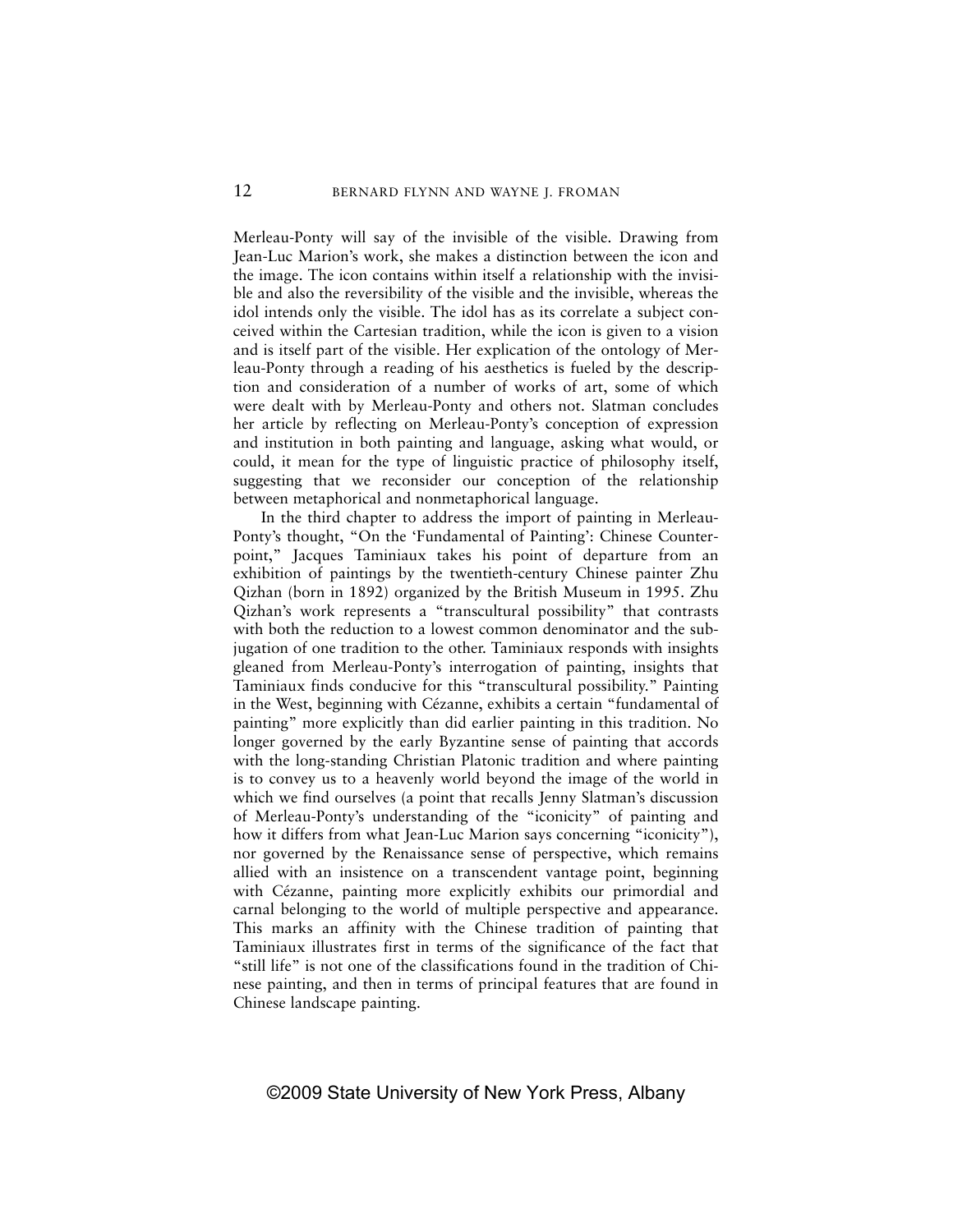Furthermore, in Merleau-Ponty's delineation of the reversibility marking the chiasmatic dynamics of flesh and world that are deployed, for example, in paintings by Cézanne of Mt. St. Victoire, where we find how it happens that "essence and existence, the imaginary and the real, the visible and the visible, painting confuses all our categories by deploying its oneiric universe of carnal essences," Taminiaux detects a strong affinity with the sensibility in regard to oppositions found in Chinese painting. This pertains to the oppositions of being and nonbeing, and the visible and the invisible in painting (a point that recalls Véronique Fóti's discussion of Merleau-Ponty's interrogation of painting and its implications for a "non-postive ontology"). Taminiaux points out that this marks an opening for interaction between Merleau-Ponty's thought and both the Taoist and the Confucian traditions that Chinese paintings reflect.

In "Variations of the Sensible: The Truth of Ideas and Idea of Philosophy in the Later Merleau-Ponty," Mauro Carbone turns our attention directly to Merleau-Ponty's last lecture courses where the principal themes are Nature and the possibility of philosophy today. What joins the two is Merleau-Ponty's sense of a mutation in the relation of our selves to Being, a phrase that Merleau-Ponty deploys in "Eye and Mind" to characterize what he detects when he holds classical thought en bloc up against what we find in the work of modern painters. This mutation in the relation of our selves to Being is indicative of an innovative ontology that Merleau-Ponty holds is already implicit in recent scientific work (which, although providing no ontology at all, may yet be philosophically instructive) and in the art of our time as well. Carbone explores this link between the two major themes of Merleau-Ponty's last lectures.

In his work on Nature, Merleau-Ponty drew on the contribution in biology made by Jakob von Uexküll. Von Uexküll developed an understanding of the relation between the organism and its animal environment or *Umwelt* that is neither causalist nor finalist, nor dependent upon a Platonist *eidos*. Rather, what Von Uexküll discerned was a deployment of an *Umwelt* that took the form of a "melody that sings itself." Merleau-Ponty (recovering themes from his early book *The Structure of Behavior*) detected in this a basis for specifying an ontological value for the notion of species. Carbone explains this in terms found in Merleau-Ponty's notes for the lecture course "Cartesian Ontology and Ontology Today" where we find a discussion of seeing as "voyance," ordinarily understood as clairvoyance with its "double vision," but understood here as seeing in so far as it "complies with" the selfshowing of the seen, in contrast with the Cartesian context (where, in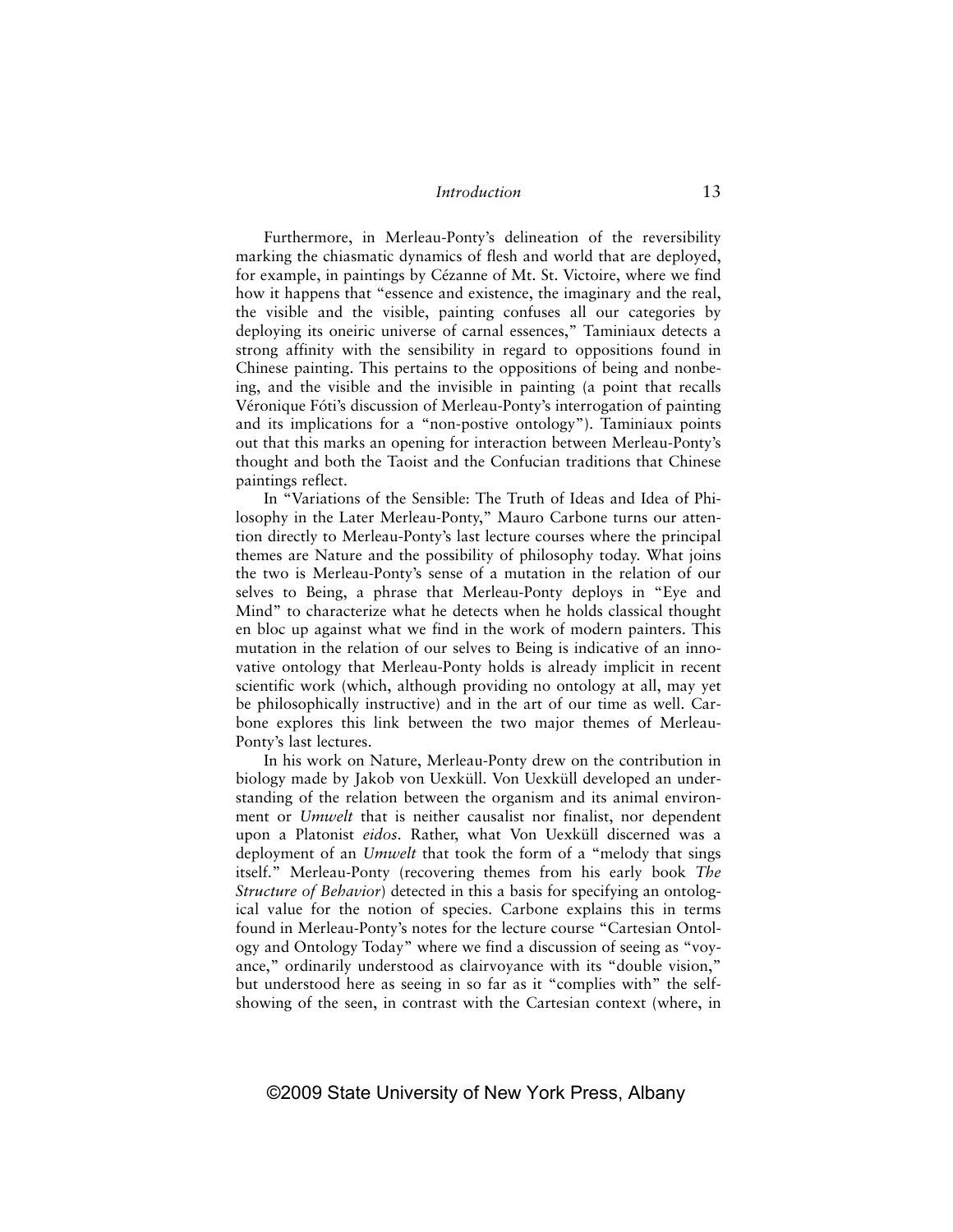effect, thought displaces seeing), and indicative, along these lines, of the "Renaissance beyond Descartes." With "voyance," a level of generality opens up and remains open, relating particulars although not given as such in any one, and rendering these particulars simultaneous. This suggests the dynamics of a "melody that sings itself" and the level of generality indicates how an ontological value of species is to be understood. Merleau-Ponty detects "voyance" in literary work by such authors as Valéry, Claudel, and Proust, and Carbone both points out that what Merleau-Ponty says of Proust here (as well as the association he makes explicitly, in the work on Nature, between the "melody that sings itself" and Proust's understanding of melody) helps us elaborate on our understanding of the discussion of Proust in *The Visible and the Invisible*, and makes the point that Merleau-Ponty's concentration on painting should not lead to a neglect of what he says regarding literature. Carbone also relates the discussion to Merleau-Ponty's reference elsewhere to Rimbaud's sense of poetry as "voyance." "Voyance" ultimately indicates a *Wesenschau* that must be understood in terms of the "sensible idea" and the "carnal essence," recasting, in fact, our understanding of the relation between the sensible and the intelligible and pointing us toward what is meant by a phrase from Claudel, commented on by Merleau-Ponty, concerning a "listening eye." Carbone finds a possibility here for the elaboration of the "new ontology" begun by Merleau-Ponty.

In "The Body of Speech," Françoise Dastur addresses Merleau-Ponty's findings in regard to language. Dastur makes the point that as early as *The Structure of Behavior*, Merleau-Ponty challenged the instrumental conception of language as he appealed to the notion of *Gestalt* in analyzing the interaction of an organism and the environment. The sense of *Gestalt* as a "joining of an idea and an existence which are indiscernible" points in the direction of a primordial operation of expression, one that would be understood along the lines of an "inhabitation," a "transcendence in inherence," and eventually a dynamic of "institution." In *Phenomenology of Perception*, where Merleau-Ponty leaves behind "the massive oppositions of reflexive philosophy," his decisive findings in regard to the indissociability of a phonetic and a semantic element of language move directly toward the phenomenon of expression at the same time as they call into question both the logicist element in Husserl's earlier work that would disengage signification from the contingent "clothing" of linguistic signs, and the determination by Heidegger, in *Being and Time*, to the effect that assertion is a derived or a supplemental linguistic mode. Heidegger would later unequivocally reject the priority ascribed here to signification vis-à-vis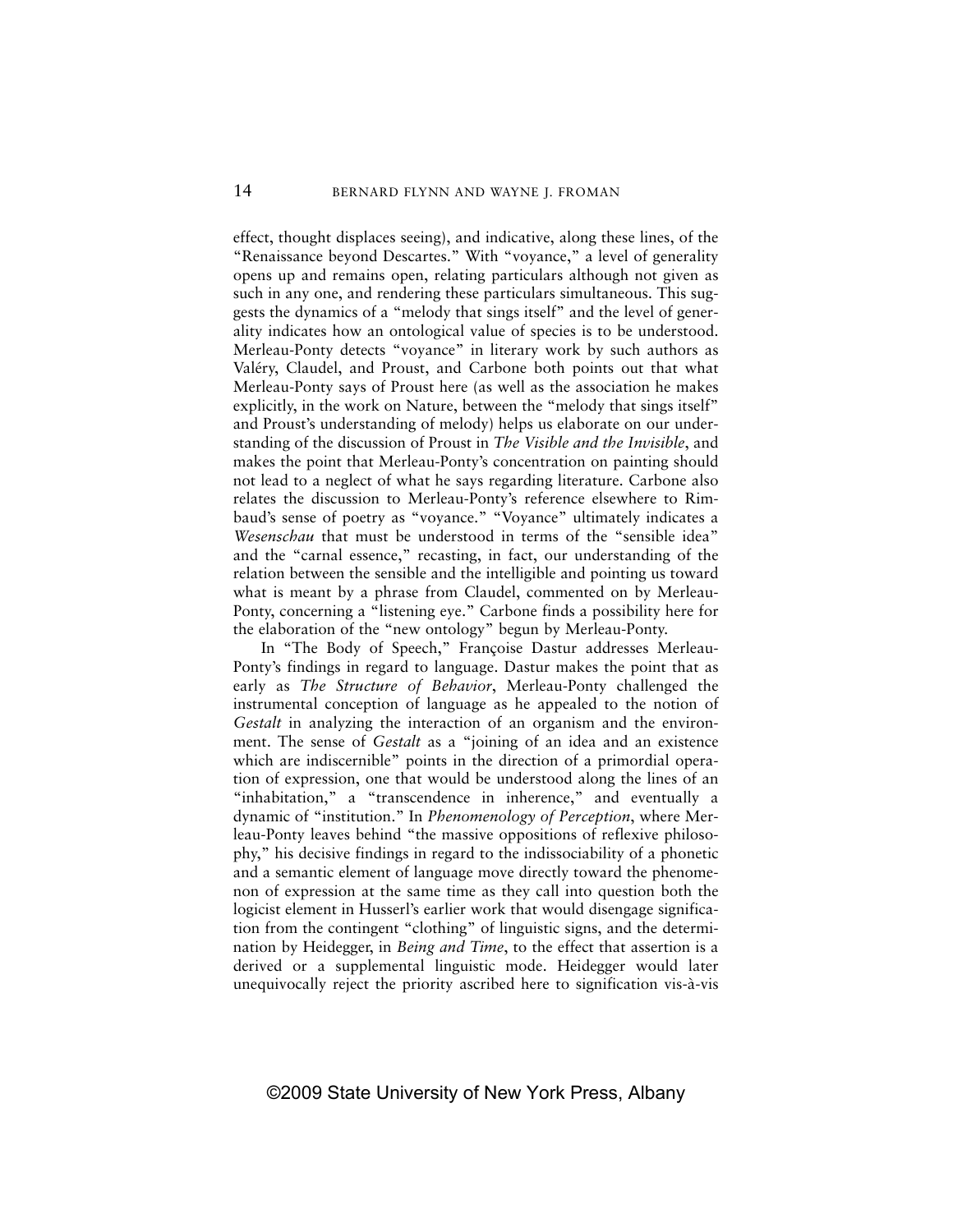#### *Introduction* 15

speaking. We now know that in Heidegger's 1934 course *Logic* he would seek a way to think logic from the same origin as language and that it was in the 1930s that he would turn to poetry as a more originary modality of language where language could be thought in terms of Being. In *Phenomenology of Perception*, Merleau-Ponty had indeed found that the specificity of language as a mode of expression would have to be sought in originary instances of speech.

In *Phenomenology of Perception*, the same finding in regard to the indissociability of a phonetic and a semantic element means that language understood as gesture rules out conceiving of "communication with the other as the operation that would consist in compensating for or getting around the abyss that separates us from the other, and which would thus be similar to that which procures for us the knowledge of beings different from us, [but] on the contrary it would be necessary for us to 'restitute the experience of the other deformed by intellectual analyses,' just as much as the concern is to 'restitute the perceptual experience of the thing' over against the same analyses that see a knowing in perception." Beyond the impasses of realism and idealism, Merleau-Ponty looks to the originary alliance of spontaneity and receptivity that he will designate as "institution" and that brings him into close proximity with Humboldt's indications regarding nature and culture in the origin of language. To find in speech not the "clothing" of thought but rather its emblem or its body requires that we renounce the idea of transparency in language and we recognize language as a specific case of "this irrational power that creates significations and that communicates them."

The volume concludes with an early article (1971), "Body, Flesh," by Claude Lefort, who was Merleau-Ponty's literary executor. This rich text evokes the difference between the role of the body in the *Phenomenology of Perception* and that of the flesh in *The Visible and the Invisible*. In a certain sense, Lefort's chapter concerns itself with Merleau-Ponty's reaction to a line of Husserl cited in the preface to the *Phenomenology of Perception,* which reads, "It is that as yet mute experience which we are concerned to lead to the pure expression of its meaning." It is Lefort's contention that Merleau-Ponty remains faithful to threads of Husserl's unthought, "his shadow," while rejecting his project of a "pure" phenomenology. This rejection is what marks the difference between the *Phenomenology of Perception* and *The Visible and the Invisible*. He argues that Merleau-Ponty's trajectory is a process of learning that "the place from which" the restitution of mute experience to its pure meaning is to proceed is a place that it is *impossible* to